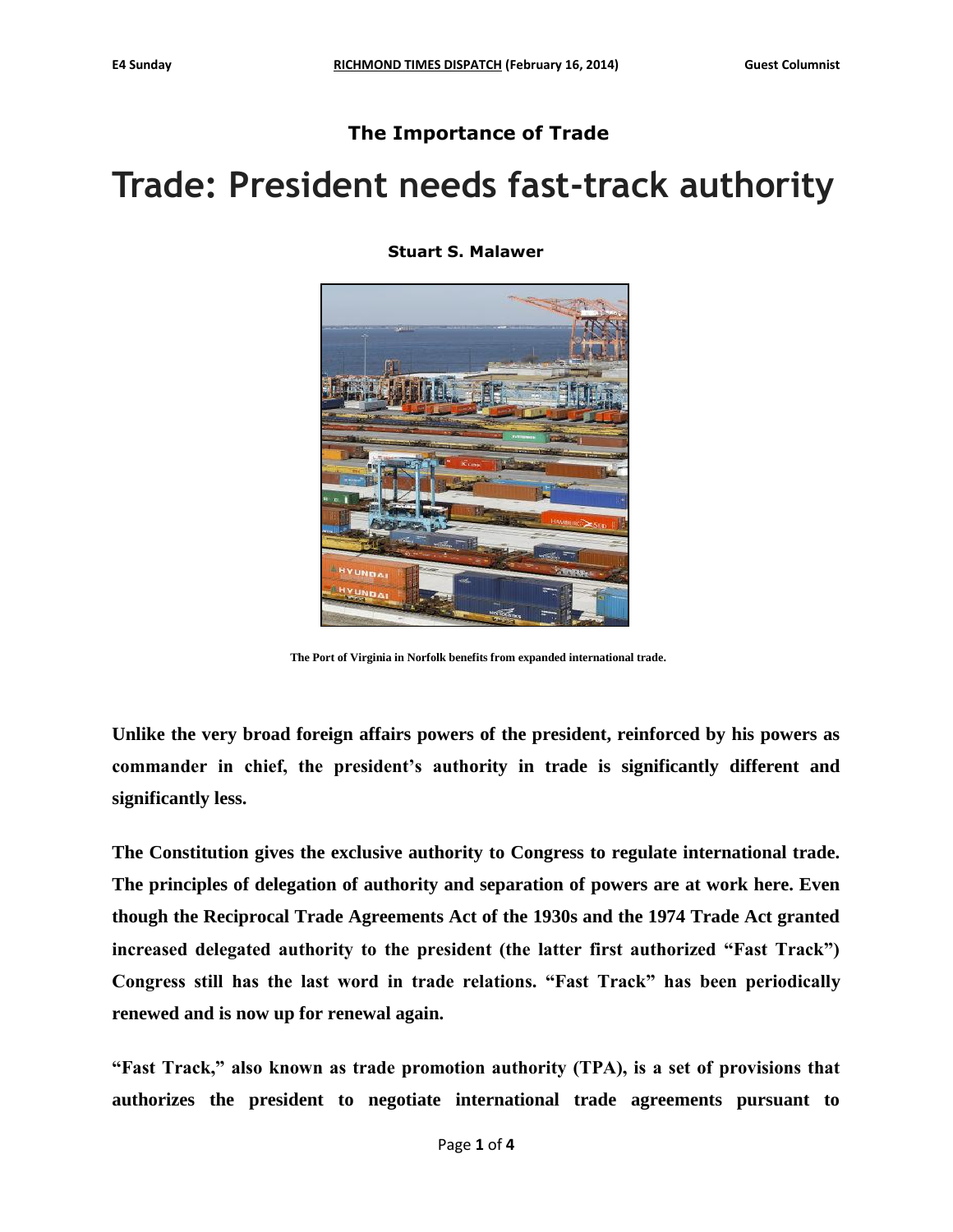**congressionally established objectives. It provides for an up-or-down vote in each house of Congress to approve these and their implementing legislation. No amendments are allowed.**

**This procedure gives comfort to countries because, once agreements are made, Congress cannot rewrite them. It provides a finality to bilateral and multilateral trade negotiations. Technically, these international trade agreements are executive agreements, not formal treaties, under the United States Constitution. However, by Supreme Court precedent, they are considered equivalent to formal treaties and therefore "the Supreme Law of the Land" under Article VI of the Constitution. Thus, these agreements overrule all inconsistent state laws and prior federal legislation.**

**In this century, foreign affairs are now more centered on foreign trade than ever before; certainly more than during the 1780s. This constitutional framework may seem to be a historical anachronism. Nevertheless, this is the situation for the United States as it conducts global trade relations and trade diplomacy today.**

**What does this mean for President Obama's negotiations with Asia and Europe over the TransPacific Partnership (TPP) and the Transatlantic Trade and Investment Partnership (TTIP)? What do these negotiations mean in the broader context of geopolitical and geoeconomic concerns?**

**They mean very simply that Congress has the absolute authority and thus leverage to grant "Fast Track" and that the president needs to convince Congress to grant it. Otherwise, no country is going to continue to negotiate with the United States over pending trade agreements. No country is going to put the results of its negotiations in the hands of Congress and have it nitpick the agreement to death. It would be much too uncertain. "Fast Track" allows only an up or down vote with no amendments.**

**These trade negotiations can be saved only by the president if he gets out in front and aggressively makes a case to Congress and the American people. Specifically, the president needs to deal with politicians from his own party and the Tea Party. He needs to explain to all interest groups the benefits of globalization and trade agreements in terms of U.S. business, economics, foreign policy and national security.**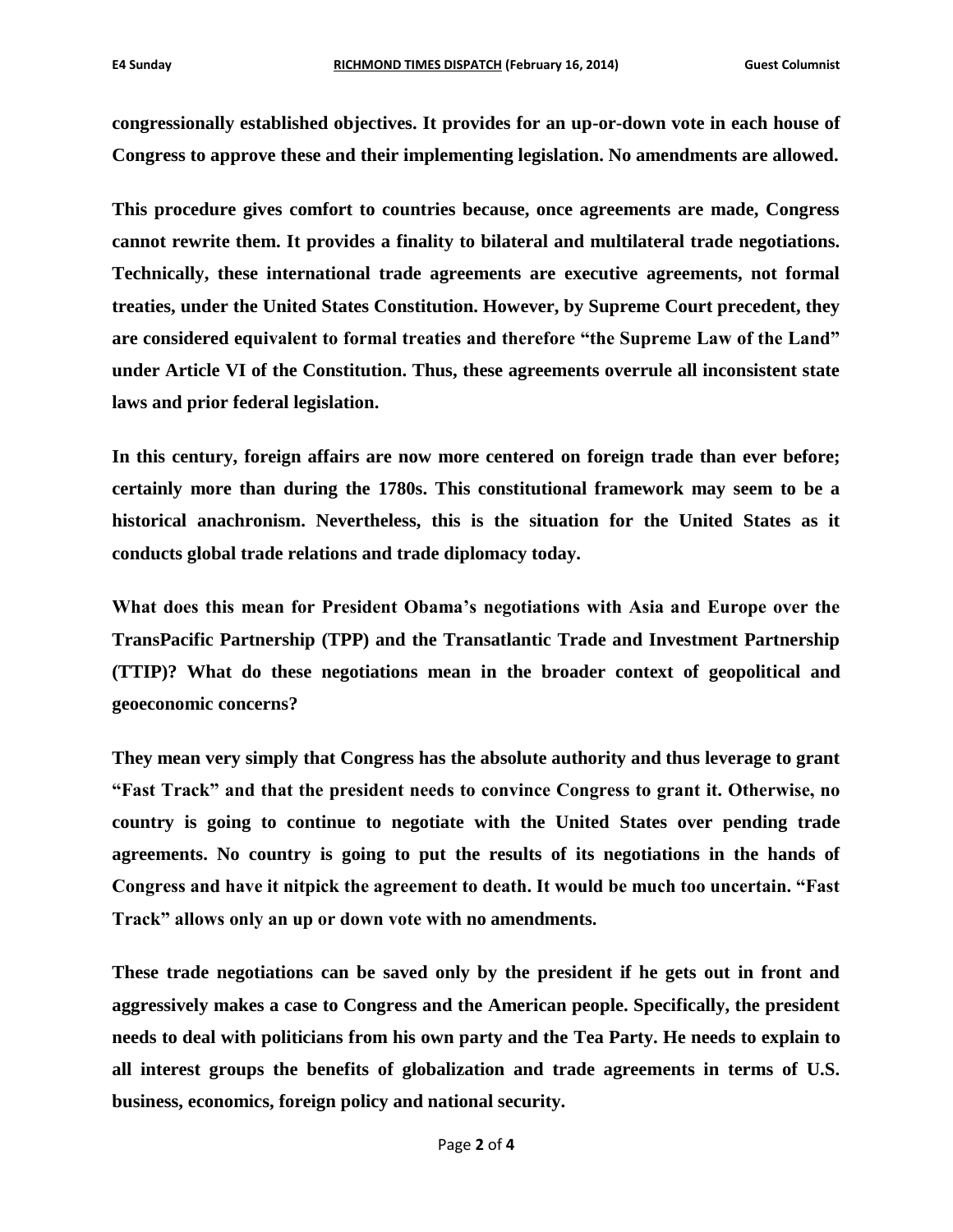**A vibrant foreign trade policy backed by the administration is essential to states and cities. Governors, mayors and county officials understand this proposition. States and cities often take the lead in trade promotion. They are the ones directly concerned with promoting economic development and jobs. While the principle of federalism and the corollary doctrine of preemption allocate the primary role in global trade to the federal government, states and local governments have a significant amount of leeway in promoting exports and inbound investment as long as they are not contrary to federal actions.**

**In particular, the TPP and TTIP are important to states. Export-related jobs linked to global trade pay significantly more than other jobs. These negotiations are addressing newer trade issues concerning labor, the environment and intellectual property rights. Most important, these agreements are proposing new-style provisions related to encouraging foreign direct investment. Older trade treaties, such as the World Trade Organization (WTO) and bilateral trade agreements, do not. Investment is traditionally viewed as an area distinct from trade. But events have challenged that outmoded notion.**

**Direct investment leads to the establishment of foreign-owned companies that sell to the domestic market and abroad. These investments, often called "greenfield investments," lead to new jobs. Even when foreign direct investments are made into existing corporate operations, they lead to expanded and revitalized economic opportunities. For example, Virginia received nearly \$5 billion in foreign direct investment between 2008 and 2012. Virginia has more than 700 foreign-owned firms. These firms provide thousands of jobs that would not exist without such foreign investment.**

**While the federal government often gets lost in policy, polemics and political debates, states do not have that luxury. They have to balance budgets and have a direct responsibility to their citizens. Trade is an essential aspect of economic development programs. States have grabbed at international trade and investment as crucial to their economic development plans. They need a federal government and administration to effectively implement their obligations and to become effective partners with states. This has not happened in a very long time.**